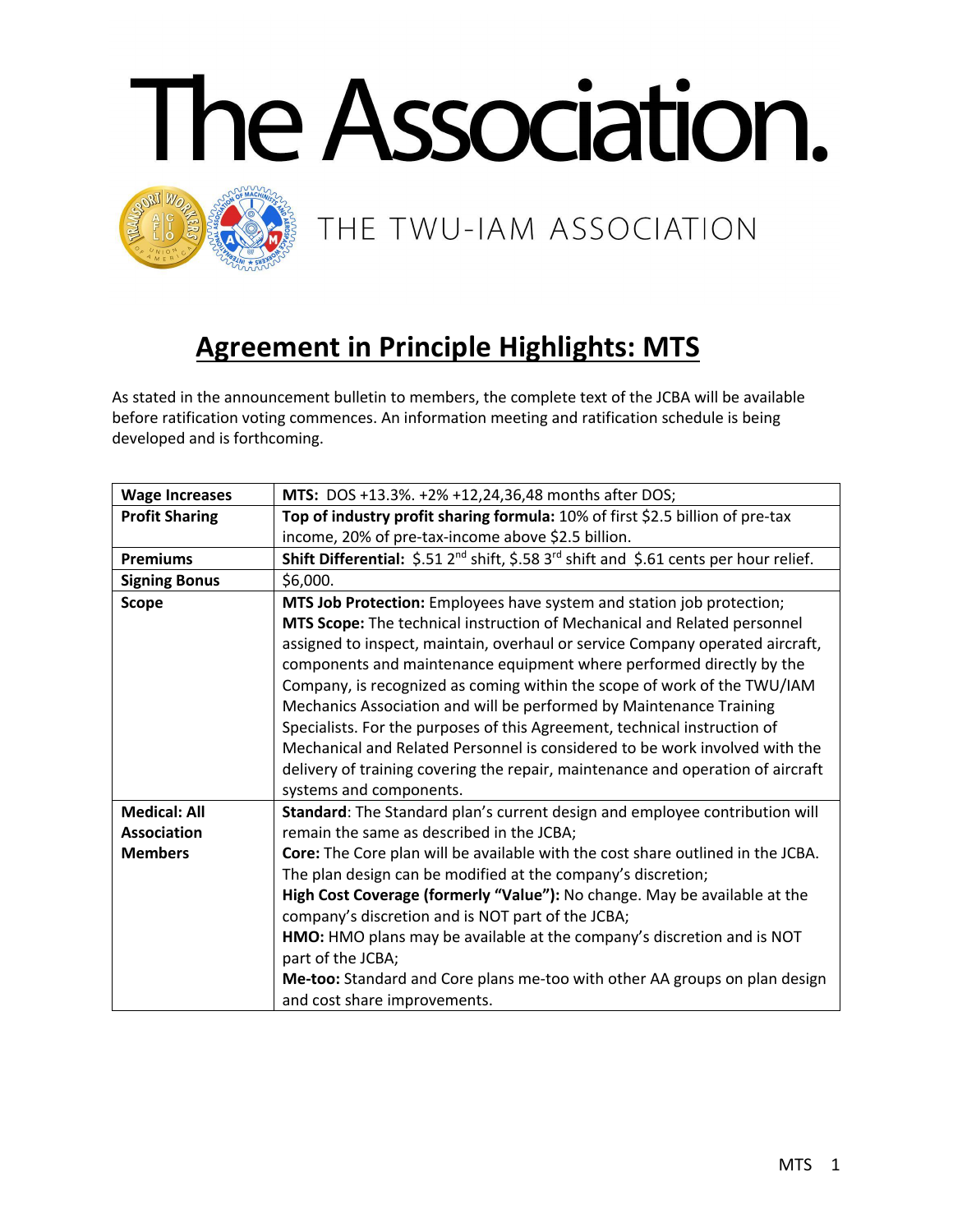| <b>Medical: IAM-</b>         | PPO 80: will retain the PPO 80 Plan with the same plan design and premium                           |
|------------------------------|-----------------------------------------------------------------------------------------------------|
| represented                  | share;                                                                                              |
| <b>Association</b>           | PPO 90: will retain the PPO 90 Plan with the same plan design and premium                           |
| members                      | share through 2025;                                                                                 |
|                              | PPO 100: will retain the PPO 100 Plan with the same plan design and premium                         |
|                              | share through 2020.                                                                                 |
|                              |                                                                                                     |
| <b>Retirement: IAM</b>       | IAM National Pension Plan (IAMNPP): Increased IAMNPP contributions to the                           |
| represented                  | equivalent of 5% of total pay; and                                                                  |
| <b>Association</b>           | 401(k) Match: 100% match up to 4% of total pay;                                                     |
| <b>Members</b>               |                                                                                                     |
| <b>Retirement: TWU</b>       | 401(k) Employer Contribution and Match: Automatic 5% contribution of total                          |
| represented                  | pay and 100% match up to another 4% of total pay.                                                   |
| <b>Association</b>           |                                                                                                     |
| members                      |                                                                                                     |
| <b>Retiree Benefits: All</b> | HRA for Retiree Benefits: If retirement eligible, employee may elect to receive                     |
| <b>Association</b>           | 50% of hourly pay rate for each unused hour in sick leave bank deposited into                       |
| <b>Members</b>               | HRA for use in paying for retiree benefits in lieu of \$10.80/hr cash pay out.                      |
| <b>Vacation</b>              | The following vacation schedule will take effect on DOS: Completion of 1                            |
|                              | year, 2 weeks; 4 years, 3 weeks; 11 years, 4 weeks; 24 years, 5 weeks; 29                           |
|                              | years, 6 weeks.                                                                                     |
|                              | The following vacation schedule will take effect on $DOS + 3$ : Completion of 1                     |
|                              | year, 2 weeks; 4 years, 3 weeks; 11 years, 4 weeks; 17 years, 5 weeks; 24                           |
|                              | years, 6 weeks.                                                                                     |
|                              |                                                                                                     |
|                              | Any Association member who is entitled to an increase in vacation during 2020                       |
|                              | will receive a lump sum payment for such vacation.                                                  |
| <b>Holidays</b>              | 10 holidays;                                                                                        |
|                              | If holiday worked, hours paid at double-time and a half;                                            |
| <b>Overtime</b>              | If holiday on day off, hours paid at straight time                                                  |
|                              | Mandatory Overtime Assignment: Employee is not required to work overtime<br>against his/her wishes; |
|                              | Overtime Bypass: Employee will be paid if bypassed for overtime at the                              |
|                              | applicable rate;                                                                                    |
|                              | Overtime: "Easy hour" now part of JCBA;                                                             |
|                              | Double Time: Enhanced double time language;                                                         |
|                              | Minimum Overtime Call In: Minimum 8 hours call in on day off                                        |
| <b>Sick Leave</b>            | Sick Leave Payment: Full pay for each sick day;                                                     |
|                              | OJI/IOD Payment: First 20 days of OJI/IOD paid in full by the company;                              |
|                              | OJI/IOD Supplement: Employee may supplement OJI/IOD with sick pay when                              |
|                              | receiving worker's compensation payments;                                                           |
|                              | MTS Sick Bank Accrual: 1600 hours and 10 days per year;                                             |
|                              | Sick Leave Bank Payment: Upon separation, employee may receive \$10.80 for                          |
|                              | each hour of unused sick leave                                                                      |
| <b>Miscellaneous</b>         | Per Diem: Increased per diem;                                                                       |
|                              | Travel Pay: All travel while on assignment paid at the applicable rate                              |
|                              |                                                                                                     |